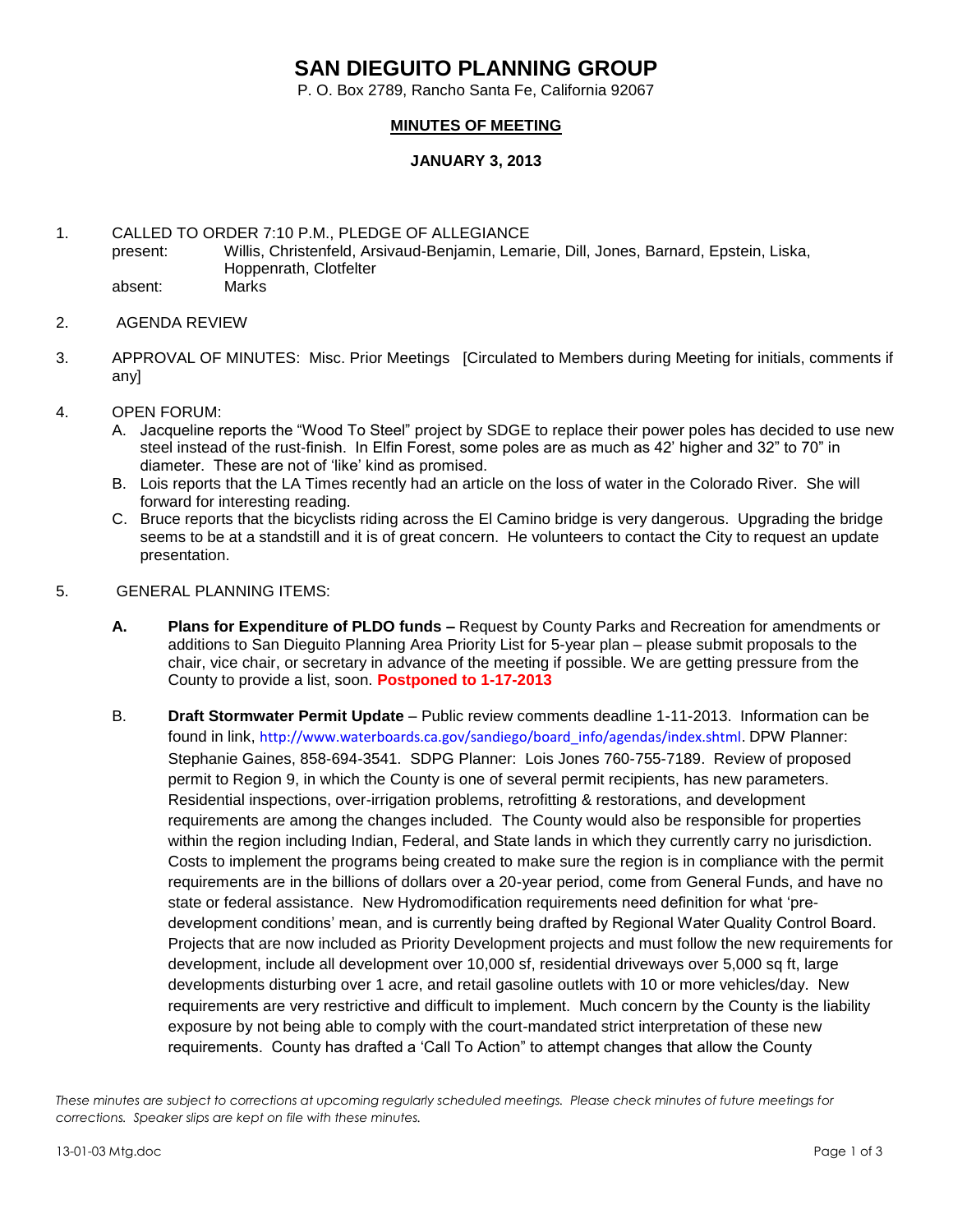implementation of reasonable and flexible requirements. Letters regarding this draft permit should be directed to Rich Compton, Director of DPW, to submit to the Regional Board.

- **C. Community Plan Update**: Review of proposed draft changes to Community Plan for submittal of comments and corrections to DPLU. Advance Planner: Carl Stiehl, 858.694.2216; SDPG Planner: Lois Jones 760-755-7189 **Postponed to 1-17-2013**
- 6. MAJOR PROJECTS AND LAND USE ITEMS:
	- **A. P 12-006, 3300-12-006 Del Dios Water Tank, Verizon Cellular – 9885 Orange Lane, Del Dios – near Lookout Place - Proposal to attach new power antennas to existing water tank,** new microwave antenna to new 50ft Mono-Broadleaf pole and equipment in 500 square foot equipment enclosure – walls 6 to 9,5 feet high – 5th carrier on site applicant contact Adam Jones 714-357-1398 Planner: Don Willis (858) 481-6922 **Postponed to 1-17-2013**
	- **B. 3813-11-001 [REZ 11-001] – TM 5669 –SPA-11-001, STP 11-014] - Crosby Enclave** apn 267-190-03- 00 s/e corner of Del Dios Hwy and Bing Crosby Boulevard, north side of entry to Crosby Estates – requires rezone from S88/A70/RR to RS7, specific plan amendment, site plan review, and subdivision map; Proposal would increase density from 3 single family residential units to 15 lots with 13 dwelling units on 8 acres, entry from Bing Crosby Blvd. - @ 52% of property below 15% slope, with >40% above 50% slope – minimum net lot size @6300 sq. ft. [@ 0.15 acre] Owner: TOR Investments; Applicant California West Communities – contact Dan Rehm 858-558-4500 Planner: Paul Marks – **possible motion for reconsideration Postponed to 1-17-2013**
	- **C. STP 3500-12-015 West end of Artesian Road, Rancho Santa Fe** Submittal of site plan and boundary adjustment of one lot line on approximately 77.39 acres of land containing six existing legal parcels adjoining Artesian Road, previously created as part of PM 7270 in May 1978. This property is part of Santa Fe Valley Specific Plan.Applicant: RSF Holdings/contact: Jim Laret (858) 259-8212 / Planner: Laurel Lemarie (858) 756-2835 **POSTPONED to 1-17-2013**
	- **D. Request to modify parking restrictions on Rancho Valencia road** Presentation by Ali Shapouri. Planning Group: Bruce Liska (858) 756-5391 **OFF CALENDAR**
	- **F. P94-022W2; MUP Modification AT&T Mobility; Location: 9885 Orange Lane, Escondido 92029** Modification of existing facility. Original 150 sf equipment area & 30; tall monopole with three 8' antennas & 6; high chain link fence. Modification will consist of removal of existing wooden pole & antennas and installation of equipment on existing water tank, including 12 total 8; panel antennas, 24 RRU's, 12 surge suppressors, 6 tower-mounted amplifiers, and 2 GPS antennas. Also 15' of FRP screening will be added to the water tower to the screen the antennas & equipment plus expansion of base station equipment area by approximately 60 sf. Applicant: AT&T Mobility, Doug Munson (619) 972-4944; Planning Group: Don Willis (858) 481-6922. The problem with the proposal is increasing the height of the water tank is not acceptable to the community, and the location for the tree has already been denied to another applicant. The applicant claims he has no other option for a location and won't propose one. The existing trident is no longer effective. A few other alternatives have been proposed and we've asked the project manager to investigate those other alternatives. The project is **continued to 1-17-2013**.
	- **G**. **Rancho Cielo SPA05-004, TM5440, TM5441; Replacement Maps, project totals 23.06 acres, 11 condominium DUs on 'Village Center' parcel, 31 condominium DUs on 'Parcel H'**; located at the intersection of Via Ambiente and El Brazo, Camino De Arriba, APNs 265-270-71, 264-410-02, 264-382- 16. Submittal of proposed Preferred Project of 42 dwelling units, with revised architectural elevations and floor plans, as well as an Alternative Project with a total of 39 dwelling units, with reduced grading and the same revised architectural elevations and floor plans, as the Preferred Project. The Visual, Noise and Air Quality Studies will be submitted on December 4, 2012. Applicant: Rancho Cielo Estates, Ltd., Applicant's representative: Robert Chase, Fuscoe Engineering, (858) 554-1500; DPLU Planner: Dennis Campbell, (858) 505-6380; SDPG Planner: Doug Dill, (760) 736-4333 **POSTPONED to 1-17-2013**

*These minutes are subject to corrections at upcoming regularly scheduled meetings. Please check minutes of future meetings for corrections. Speaker slips are kept on file with these minutes.*